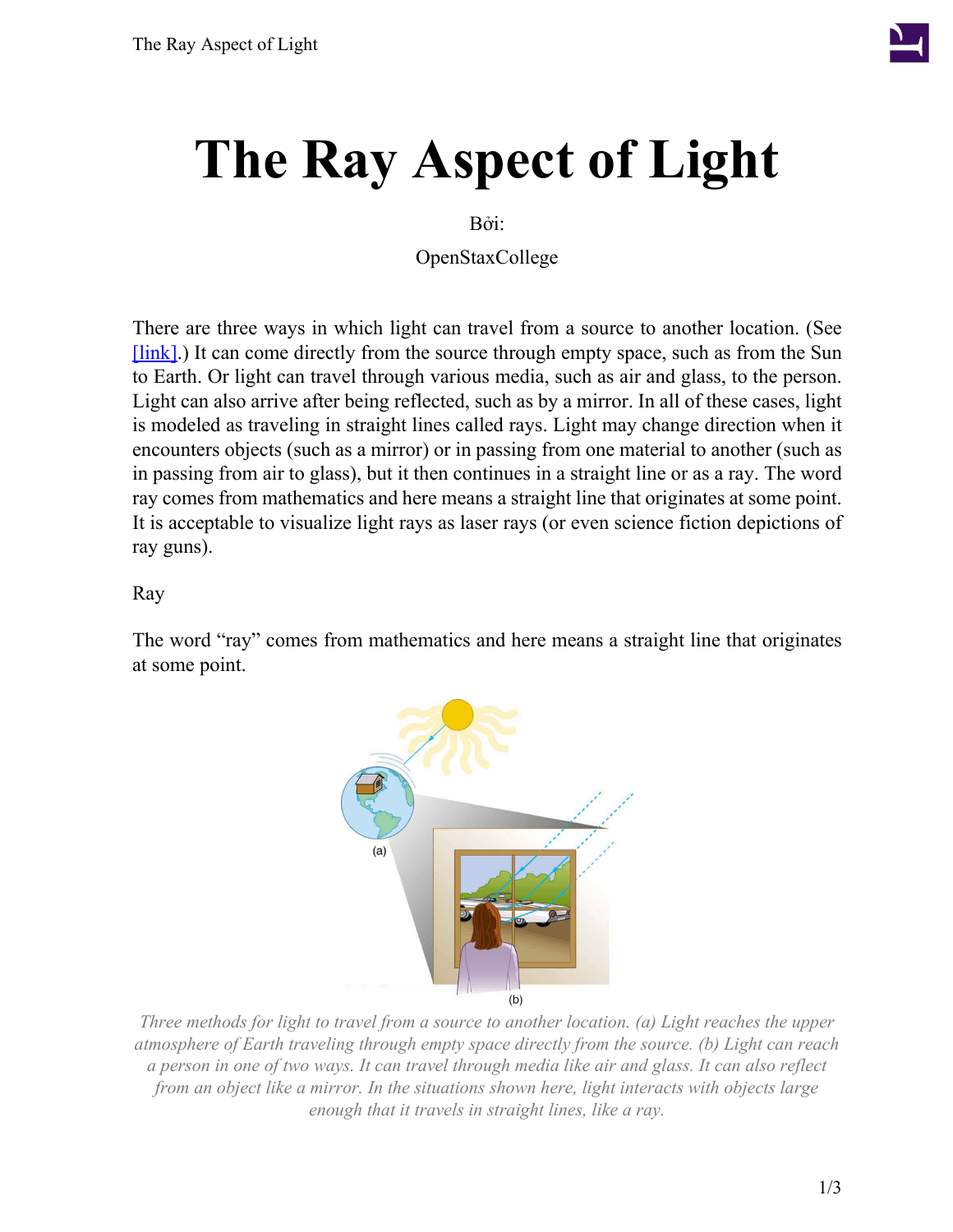Experiments, as well as our own experiences, show that when light interacts with objects several times as large as its wavelength, it travels in straight lines and acts like a ray. Its wave characteristics are not pronounced in such situations. Since the wavelength of light is less than a micron (a thousandth of a millimeter), it acts like a ray in the many common situations in which it encounters objects larger than a micron. For example, when light encounters anything we can observe with unaided eyes, such as a mirror, it acts like a ray, with only subtle wave characteristics. We will concentrate on the ray characteristics in this chapter.

Since light moves in straight lines, changing directions when it interacts with materials, it is described by geometry and simple trigonometry. This part of optics, where the ray aspect of light dominates, is therefore called geometric optics. There are two laws that govern how light changes direction when it interacts with matter. These are the law of reflection, for situations in which light bounces off matter, and the law of refraction, for situations in which light passes through matter.

### Geometric Optics

The part of optics dealing with the ray aspect of light is called geometric optics.

### **Section Summary**

- A straight line that originates at some point is called a ray.
- The part of optics dealing with the ray aspect of light is called geometric optics.
- Light can travel in three ways from a source to another location: (1) directly from the source through empty space; (2) through various media; (3) after being reflected from a mirror.

## **Problems & Exercises**

Suppose a man stands in front of a mirror as shown in **[link]**. His eyes are 1.65 m above the floor, and the top of his head is 0.13 m higher. Find the height above the floor of the top and bottom of the smallest mirror in which he can see both the top of his head and his feet. How is this distance related to the man's height?